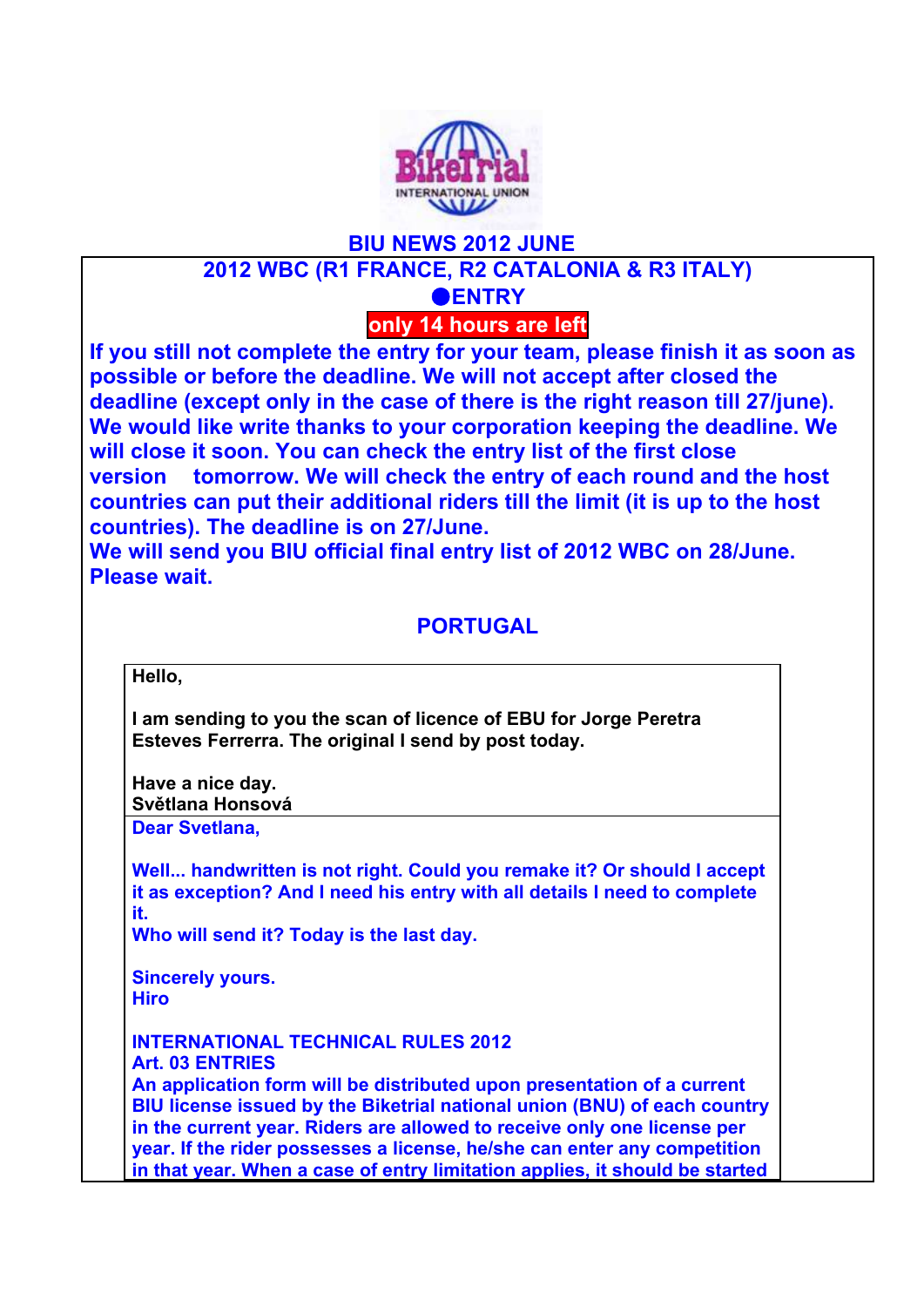**in the rules corresponding to the event or the championship. Handwritten licenses are not valid. License number has to be 3 figures for country code and 5 figures for issued number. (i.e.**  $\Box$  $\Box$  $\Box$  $\Box$  $\Box$  $\Box$  $\Box$ ☐**). (e.g.: USA = 001 – 00001, Czech Republic = 420 – 00001, France = 033 – 00001).** 

#### **Dear,**

**As you know, we helped a Portuguese rider license to process the EBU. Enclosed is the Entry List from Portgual Confirm it's ok.**

**Dear Angel,**

**The license number of Jorge is not right. Please check the list and change it.**

**Sincerely yours, Hiro**

**CHINA**

### **Dear Hiro**

**Che Xian Bin can't participated in WBC for injured ankel, please check and cancle the rider in BIU Entry List.**

**Best Regards Jason**

**Dear Jason,**

**Please check the list.**

**Sincerely yours,**

**Hiro Dear Hiro**

**Thanks. It's ok**

**Best Regards Jason**

### **FRANCE**

**Dear Jean-Luc,**

**Thanks a lot for your entry list. One thing, the license number need 0 at the beginning. (to make it 033) Could you put it?**

**Sincerely yours,**